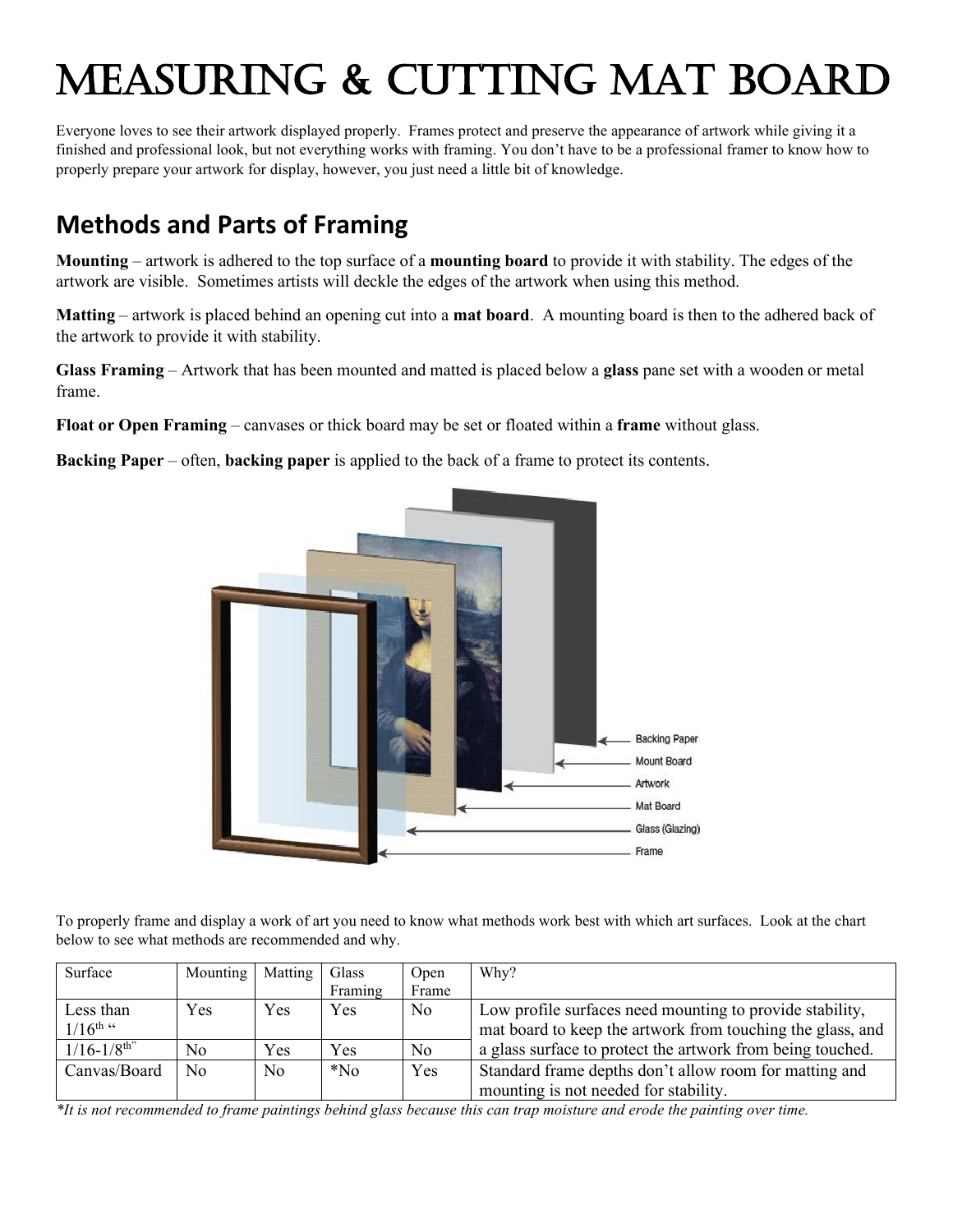# **Methods of Measuring for a Mat**

Mat board comes in many sizes, colors, and textures, though most have a thin surface of color with a white center and back. You will want to **make all measurement marks on the white BACK surface** of your mat board and cut it with the back facing up.

There are two methods to measuring a mat, based on whether you will be framing your artwork or simply displaying it. If you are framing your artwork, you begin with the frame size and subtract the inside measurements to determine the border. If you are simply hanging it within a mat, you do the opposite, starting with the inside measurement and adding the border to determine the outside measurement. We will look at both methods.

#### **Framing Method**

1) Measure the width and height of your artwork. For this example, we will say that this drawing is 16" wide and 20" tall.

#### **Artwork = 16" x 20"**

1) SUBTRACT ¼ of an inch from this measurement. This is the **inside measurement** of your mat board. *This step is crucial because if we simply cut a hole in the matboard the same size as your artwork, it would fall through the opening.*



2) You will want to use a frame at least 1-2" larger than the height and width of your art. Here is a list of just some of the standard frame sizes available.

|       | 4"x6"   8"x10"   11"x14"   18"x24" |  |
|-------|------------------------------------|--|
| 5"x7" | 9"x12" 16"x20" 24"x36"             |  |

3) Determine the height and width of the opening of your frame size. This measurement will be the **outside measurement** of our mat board. For this example, we will select a standard 18" x 24" frame.

#### **Outside Measurement = 18" x 24"**

4) Now we will calculate the border sizes by subtracting the outside measurement (the frame size) from the inside measurement we just calculated. After subtracting, you must divide that measurement in half. We divide the border in half because you will need half of the border for the top edge of your mat board and half for the bottom edge. See the diagram and equation here for an example.







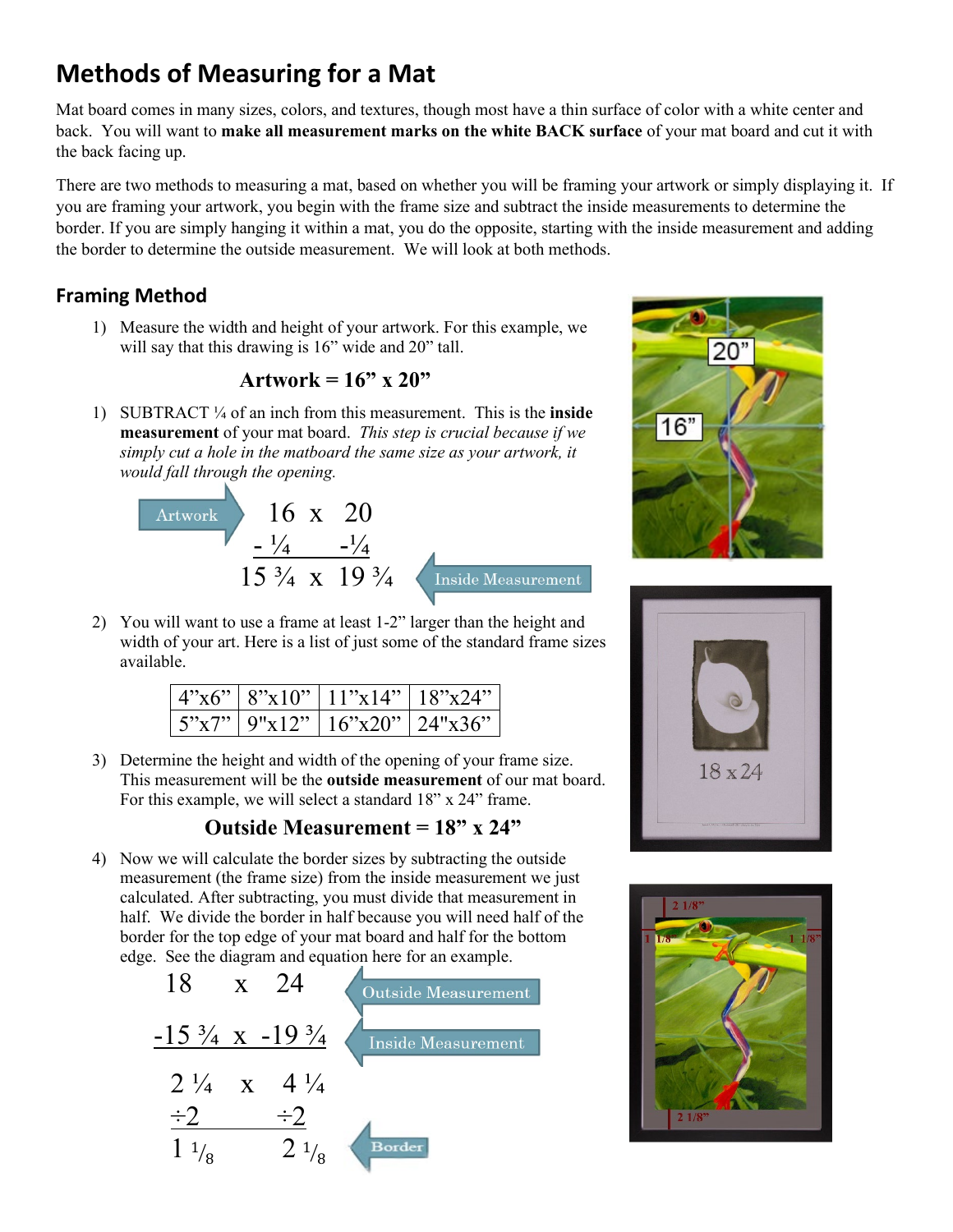- 5) On the BACK (white) side of your mat board, draw out your outside measurements first. Cut off any excess mat board by cutting along these lines (shown as the gold solid lines)
- 6) Measure in from each of the four sides of the outside measurement the width or that side's border (shown as black arrows).
- 7) Check your measurements: place the artwork on top of the lines you just drew (shown as black dotted lines). If it covers all 4 lines, you did it right and can now cut out the mat!



#### **No Frame Method**

- 1) Same as step 1 from the framing method above to measure the artwork.
- 2) Same as step 2 from the framing method to calculate the inside measurement.
- 3) This is the step that is different from the previous method. Here you will decide how big you want your mat border to be. **You must double the border measurement.** In the previous method you had to divide the combined border measurement in half. Here we must double the single border measurement to account for the borders on both the top/bottom and left/right sides of the mat board. In this example, we want a 2" border all the way around our artwork, therefore we must add 4 to the inside measurement.





4) Continue with steps 5-7 from the framing method to draw out your measurements on the back of your mat board.

## **Cutting A Mat**

To remove the inside of the mat you will want to use a mat cutter, or a metal ruler and box cutter. Mat cutters are preferable because they not only ensure that your cut lines are straight and at a perfect 90-degree angle, but they allow your cut edge to be beveled. A **bevel** is when the knife cuts at a 45-degree angle, ensuring that  $1/16<sup>th</sup>$  of an inch of the white interior of the mat board shows next to your artwork.